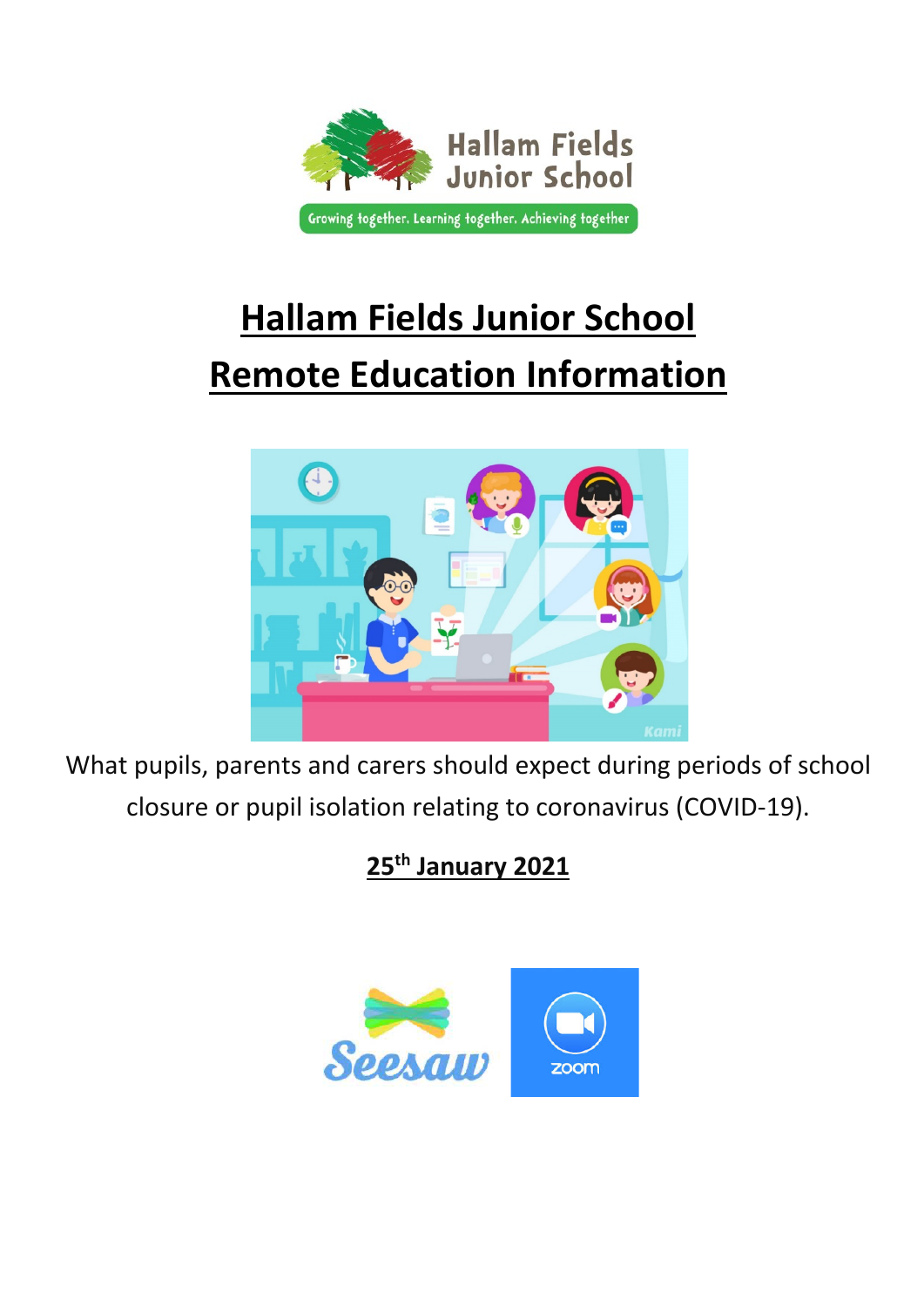## **Remote education provision: information for parents**

This information is intended to provide clarity and transparency to pupils and parents or carers about what to expect from remote education if local restrictions require entire cohorts (or bubbles) to remain at home.

For details of what to expect where individual pupils are self-isolating, please see the final section of this page.

### **1. The remote curriculum: what is taught to pupils at home**

A pupil's first day or two of being educated remotely might look different from our standard approach, while we take all necessary actions to prepare for a longer period of remote teaching.

#### **What should my child expect from immediate remote education in the first day or two of pupils being sent home?**

Hallam Fields Junior School is well prepared for remote learning at home. If a bubble closes or national restrictions mean partial or full closure of the school, then the school switches to its remote learning plan below from day 1. The school will support families to access remote learning from day 1 as outlined in Section 3.

#### **Following the first few days of remote education, will my child be taught broadly the same curriculum as they would if they were in school?**

We will be teaching the same curriculum remotely as we will be in school wherever possible. This is true for our core subjects of Maths and English.

However, there may need to be some adaptations in foundation subjects due to the differing materials available between school and home. Where this is the case (e.g. Art, Design and Technology and PE), adaptations will be made to suit both children in school and those at home whilst still following our school's curriculum for those topics as much as possible.

All learning is sequential and is matched to children's needs and ability.

## **2. Remote teaching and study time each day**

#### **How long can I expect work set by the school to take my child each day?**

We expect that remote education (including remote teaching and independent work) will take pupils at least 4 hours a day. A typical schedule of the day is included in Section 3 below.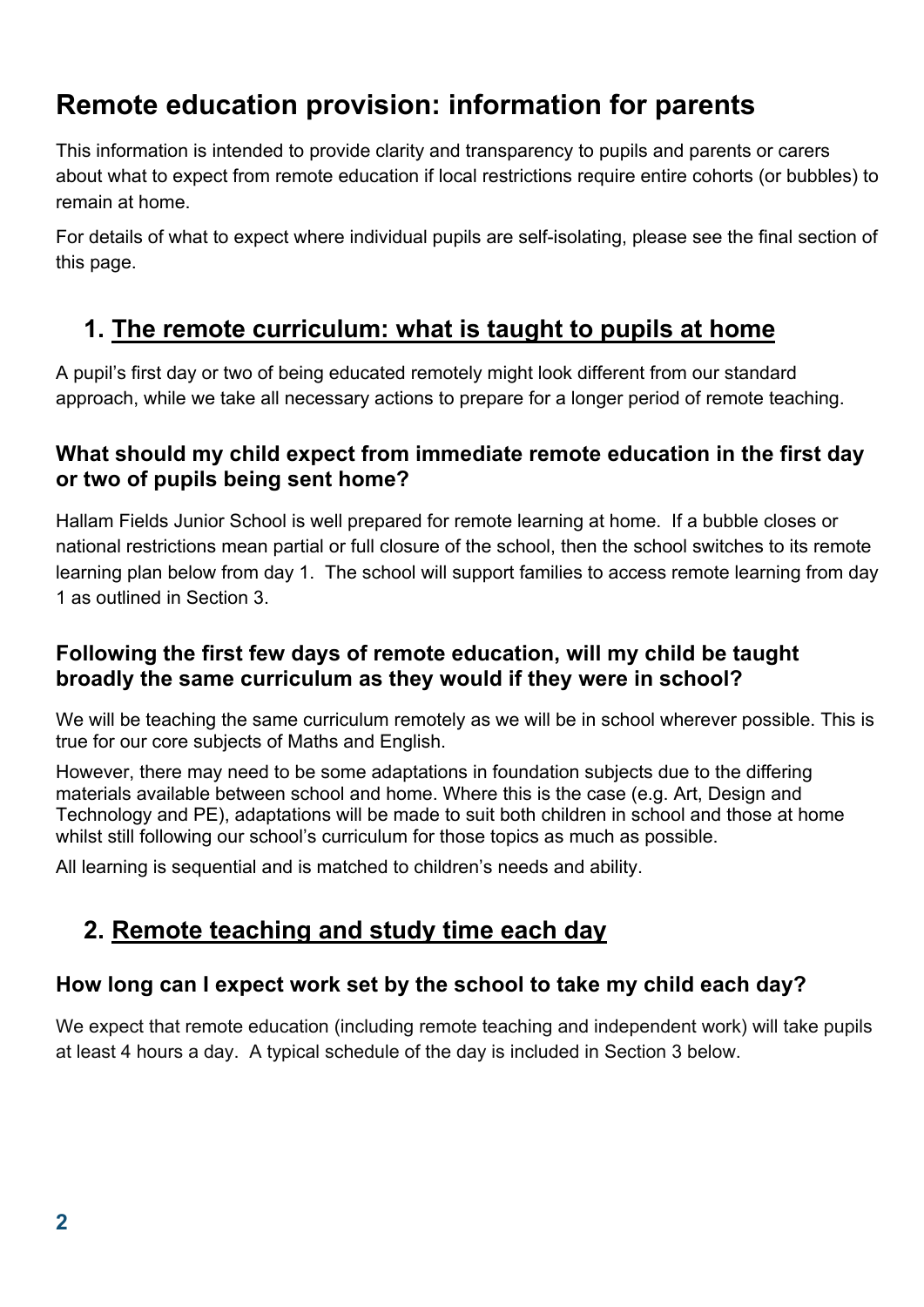## **3. Accessing remote education**

#### **How will my child access any online remote education you are providing?**

Zoom will be used daily to meet and greet children and welcome them to the day.

Zoom will also be used to deliver live teaching and modeling for Maths and English before the children complete their independent tasks. The following policies can be found on our school website. Click on a link to view the policy.

> Pupil Remote Learning Policy Live Online Lesson Policy Virtual Meeting policy



Seesaw will be used to share the timetable for the day and to set activities. Children will use this platform to post their work just as they would in school. All children have their own code for this.

#### **If my child does not have digital or online access at home, how will you support them to access remote education?**

We recognise that some pupils may not have suitable online access at home. We take the following approaches to support those pupils to access remote education:

- School has a bank of laptops/iPads to loan to families to support online learning
- School also support families to access mobile data top ups
- School will distribute paper-based learning packs to pupils who require them. These will then be collected or returned to school for feedback

#### **How will my child be taught remotely?**

*Below are example schedules for each day for each year group. Each year group provides at least 4 hours of online and independent learning. There is flexibility as to when the children complete these activities. However, children should be available to attend both morning Zoom meetings as a register is taken daily and children will receive an input for Maths and English. Your child's teacher is available from 8.30am and is available throughout the day via Seesaw and email. Teachers may not be able to get back to children immediately due to teaching in school as well as supporting home learning.*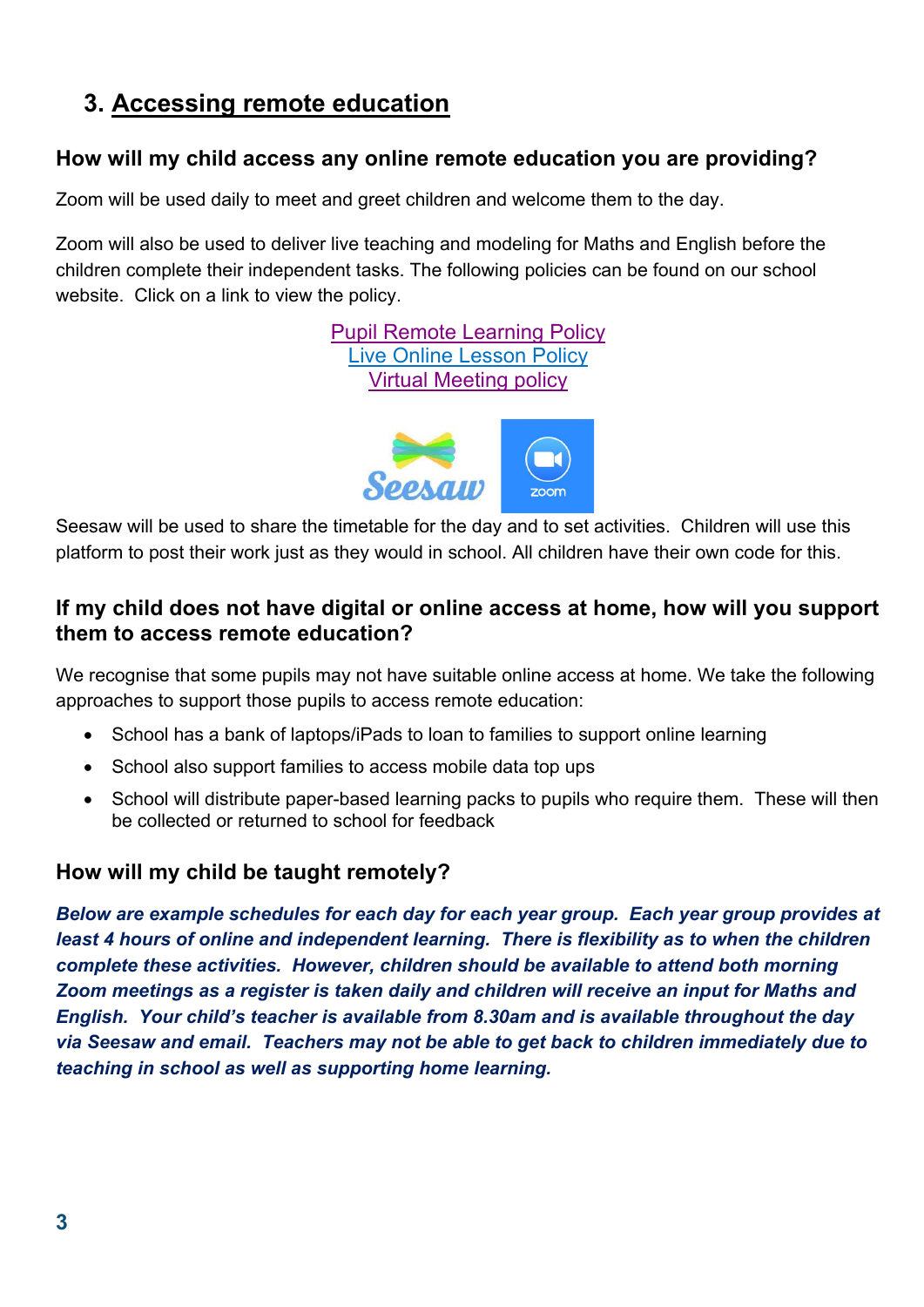

#### **Morning – approx. 2 ½ hours**

**9:05** – Register and Live Lesson (English) using Zoom. Teachers deliver the teaching needed to complete the day's activity to both children at home and in school. Teacher supports those children online through the chat whilst TA support is given to those children in school. Children then complete the activity, post on Seesaw so feedback can be delivered immediately (where possible) to ensure any mistakes and misconceptions can be picked up and addressed and children can receive praise to keep them motivated.

#### **10.15 – 10.30** Break

**10:35 –** Live Lesson (Maths) using Zoom. Teachers deliver the teaching needed to complete the day's activity to both children at home and in school. Teacher supports those children online through the chat whilst TA support is given to those children in school. Children then complete the activity, post on Seesaw so feedback can be delivered immediately (where possible) to ensure any mistakes and misconceptions can be picked up and addressed and children can receive praise to keep them motivated.

#### **11.55 – 12.40** Lunch break

#### **Afternoon - approx. 2 ½ hours**

A range of foundation subjects are delivered over the week, to ensure a broad and balanced curriculum. These are shared on the daily plan on Seesaw and may be accompanied by a video (BBC Bitesize, YouTube, Oak National Academy) where appropriate. There will be a task to complete and share with the teacher on Seesaw.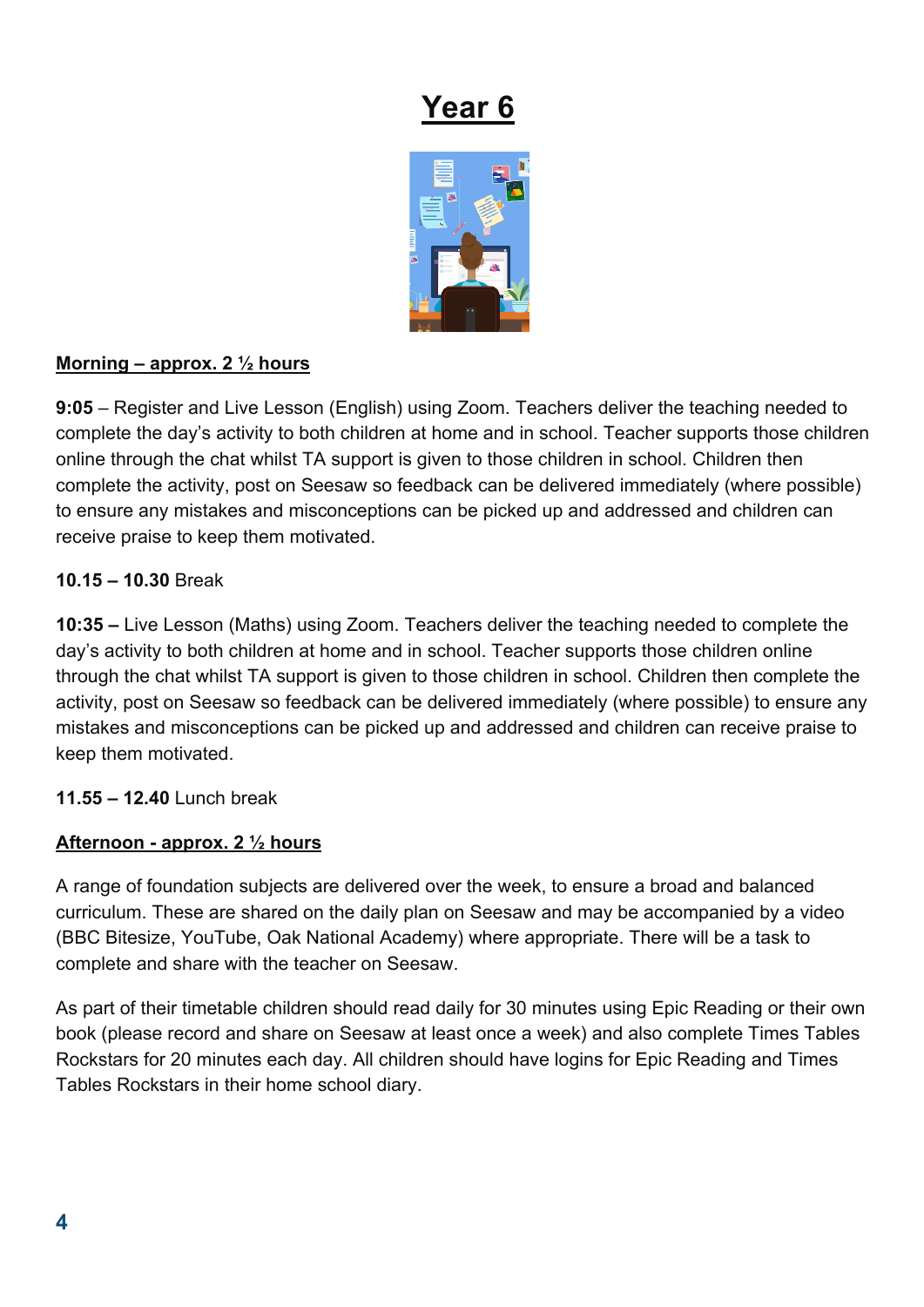

#### **Morning – approx. 2 ½ hours**

**9:20** – Register and Live Lesson (English) using Zoom. Teachers deliver the teaching needed to complete the day's activity to both children at home and in school. Teacher supports those children online through the chat whilst TA support is given to those children in school. Children then complete the activity, post on Seesaw so feedback can be delivered immediately (where possible) to ensure any mistakes and misconceptions can be picked up and addressed and children can receive praise to keep them motivated.

#### **10.30 – 10.45** Break

**10:50 –** Live Lesson (Maths) using Zoom. Teachers deliver the teaching needed to complete the day's activity to both children at home and in school. Teacher supports those children online through the chat whilst TA support is given to those children in school. Children then complete the activity, post on Seesaw so feedback can be delivered immediately (where possible) to ensure any mistakes and misconceptions can be picked up and addressed and children can receive praise to keep them motivated.

**12.05 – 12.50** Lunch break

#### **Afternoon - approx. 2 ½ hours**

A range of foundation subjects are delivered over the week, to ensure a broad and balanced curriculum. These are shared on the daily plan on Seesaw and may be accompanied by a video (BBC Bitesize, YouTube, Oak National Academy) where appropriate. There will be a task to complete and share with the teacher on Seesaw.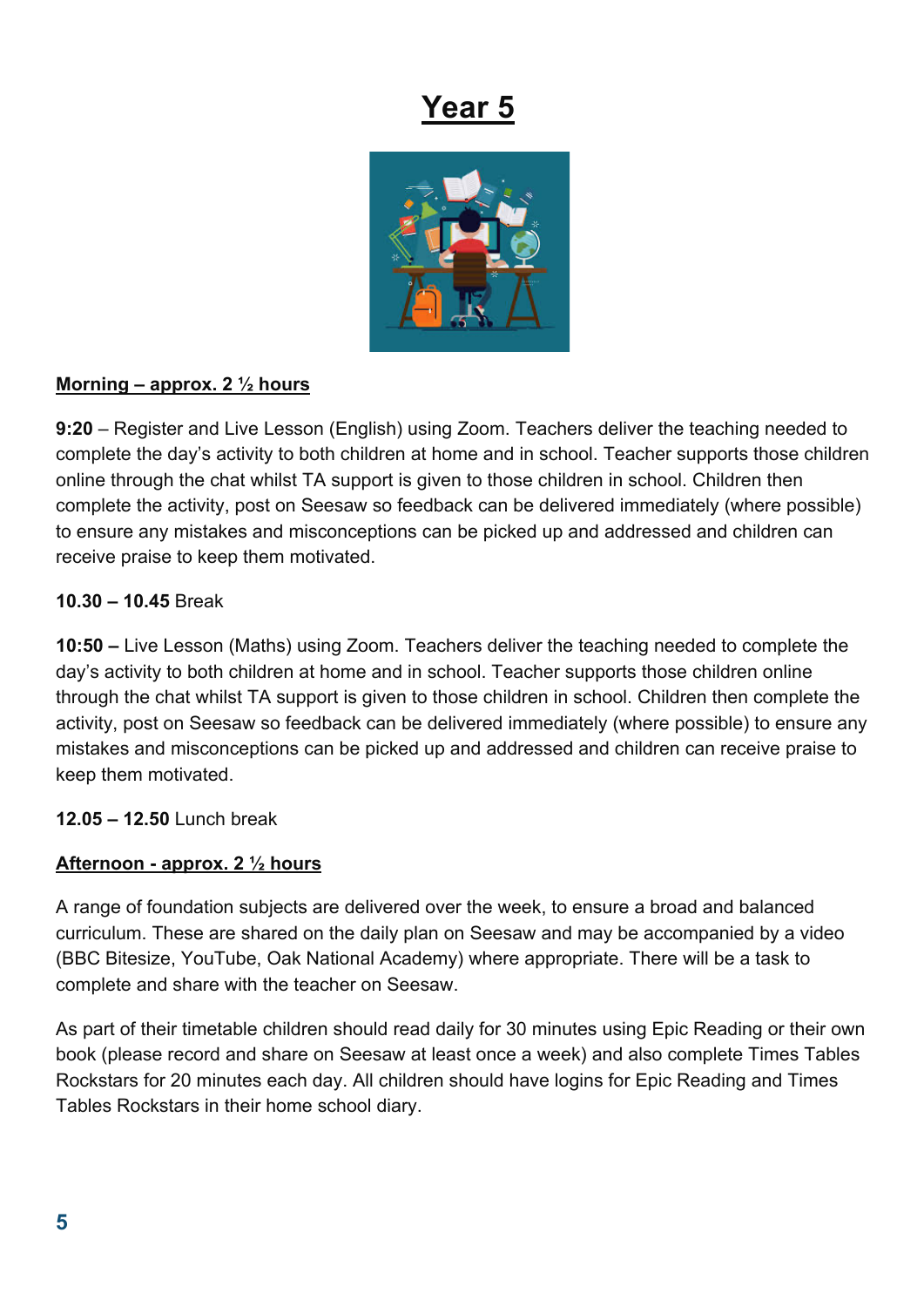

#### **Morning – approx. 2 ½ hours**

**8:50** – Register and Live Lesson (Maths) using Zoom. Teachers deliver the teaching needed to complete the day's activity to both children at home and in school. Teacher supports those children online through the chat whilst TA support is given to those children in school. Children then complete the activity, post on Seesaw so feedback can be delivered immediately (where possible) to ensure any mistakes and misconceptions can be picked up and addressed and children can receive praise to keep them motivated.

#### **10.00 – 10.15** Break

**10:20 –** Live Lesson (English) using Zoom. Teachers deliver the teaching needed to complete the day's activity to both children at home and in school. Teacher supports those children online through the chat whilst TA support is given to those children in school. Children then complete the activity, post on Seesaw so feedback can be delivered immediately (where possible) to ensure any mistakes and misconceptions can be picked up and addressed and children can receive praise to keep them motivated.

#### **11.45 – 12.30** Lunch break

#### **Afternoon - approx. 2 ½ hours**

A range of foundation subjects are delivered over the week, to ensure a broad and balanced curriculum. These are shared on the daily plan on Seesaw and may be accompanied by a video (BBC Bitesize, YouTube, Oak National Academy) where appropriate. There will be a task to complete and share with the teacher on Seesaw.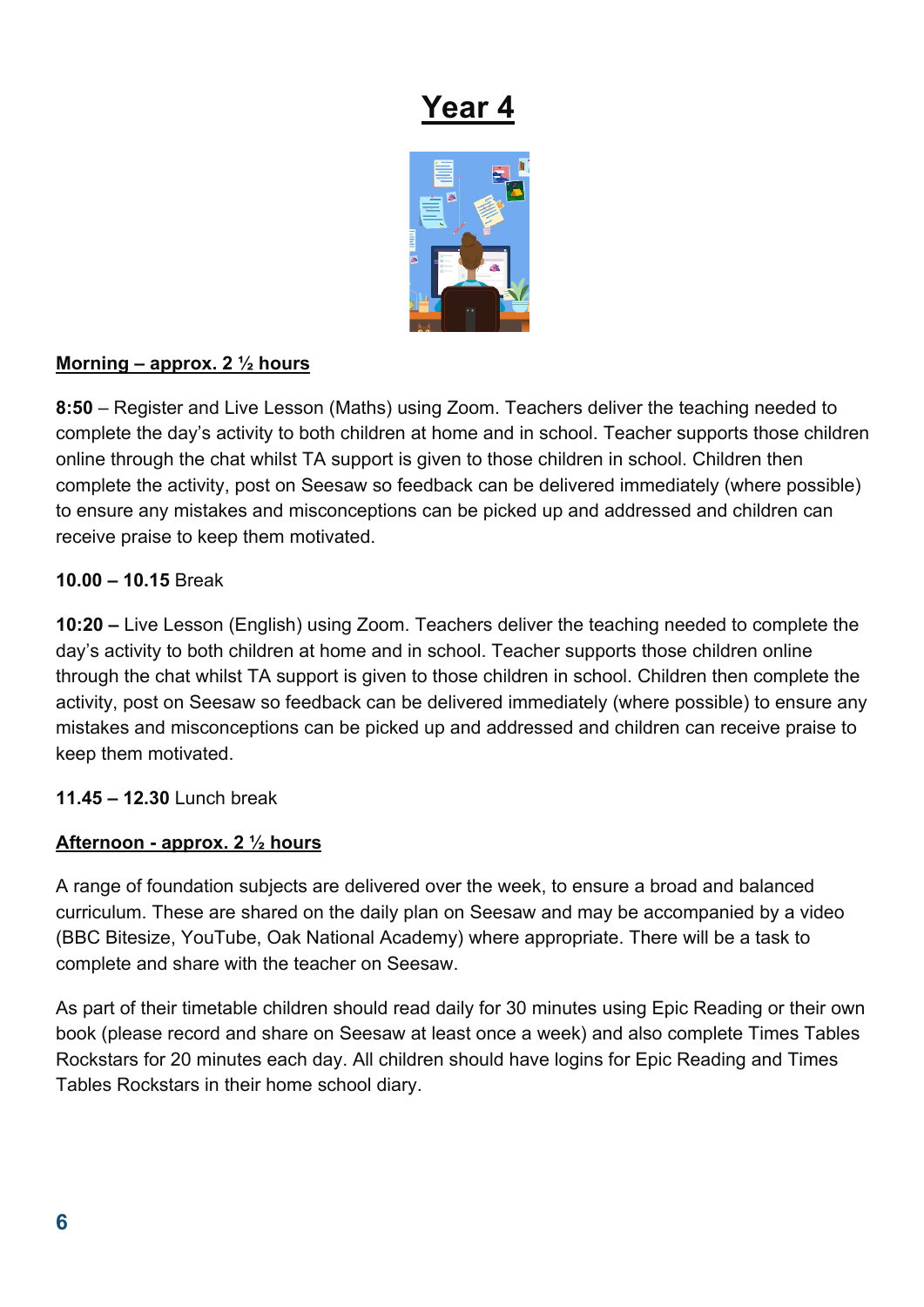

#### **Morning – approx. 2 ½ hours**

**9:35** – Register and Live Lesson (English) using Zoom. Teachers deliver the teaching needed to complete the day's activity to both children at home and in school. Teacher supports those children online through the chat whilst TA support is given to those children in school. Children then complete the activity, post on Seesaw so feedback can be delivered immediately (where possible) to ensure any mistakes and misconceptions can be picked up and addressed and children can receive praise to keep them motivated.

#### **10.15 – 10.30** Break

**11:05 –** Live Lesson (Maths) using Zoom. Teachers deliver the teaching needed to complete the day's activity to both children at home and in school. Teacher supports those children online through the chat whilst TA support is given to those children in school. Children then complete the activity, post on Seesaw so feedback can be delivered immediately (where possible) to ensure any mistakes and misconceptions can be picked up and addressed and children can receive praise to keep them motivated.

#### **12.15 – 1.00** Lunch break

#### **Afternoon - approx. 2 ½ hours**

A range of foundation subjects are delivered over the week, to ensure a broad and balanced curriculum. These are shared on the daily plan on Seesaw and may be accompanied by a video (BBC Bitesize, YouTube, Oak National Academy) where appropriate. There will be a task to complete and share with the teacher on Seesaw.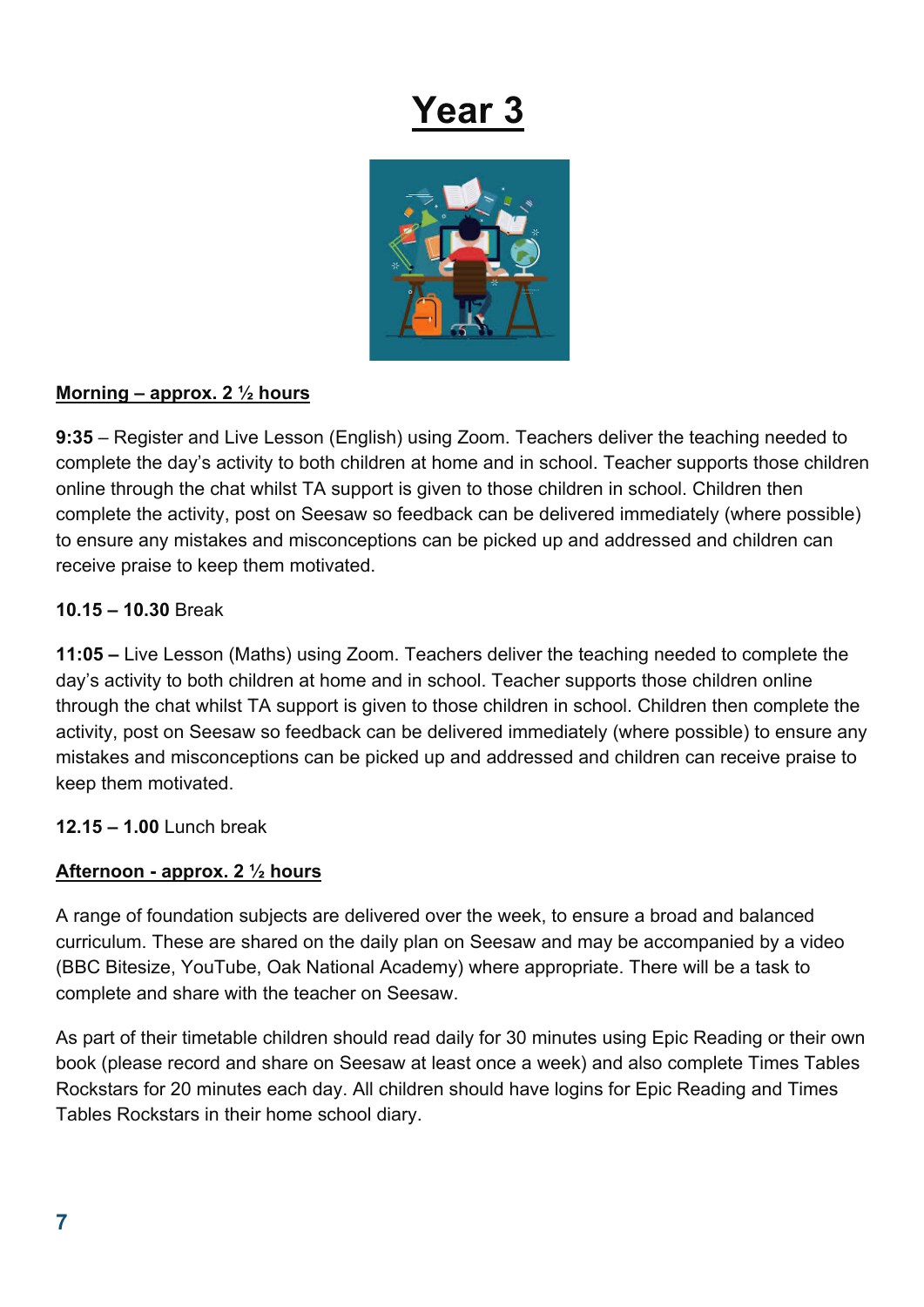### **4. Engagement and feedback**

#### **What are your expectations for my child's engagement and the support that we as parents and carers should provide at home?**

We have produced a leaflet to support you with this. Please click here to explore our leaflet on the school website.

#### **How will you assess my child's work and progress?**

Feedback can take many forms and may not always mean extensive written comments for individual children. For example, whole-class feedback or quizzes marked automatically via digital platforms are also valid and effective methods, amongst many others.

Our approach to feeding back on pupil work is as follows:

- We will provide each child with individualised and relevant feedback to the work which is submitted and ask them to go back and correct and errors within in line with what we would expect in school. This will be carried out through our seesaw platform.
- During live lessons, we will use the chat function to monitor understanding and attempt to address any misconceptions or difficulties as they occur.
- If there is an area, in which it appears that many of the pupil's have struggled, we will use our live lessons to go over any misconceptions the following day.
- In some year groups, it may also be appropriate to use a 1:1 zoom to help a student who has misunderstood or who is struggling.